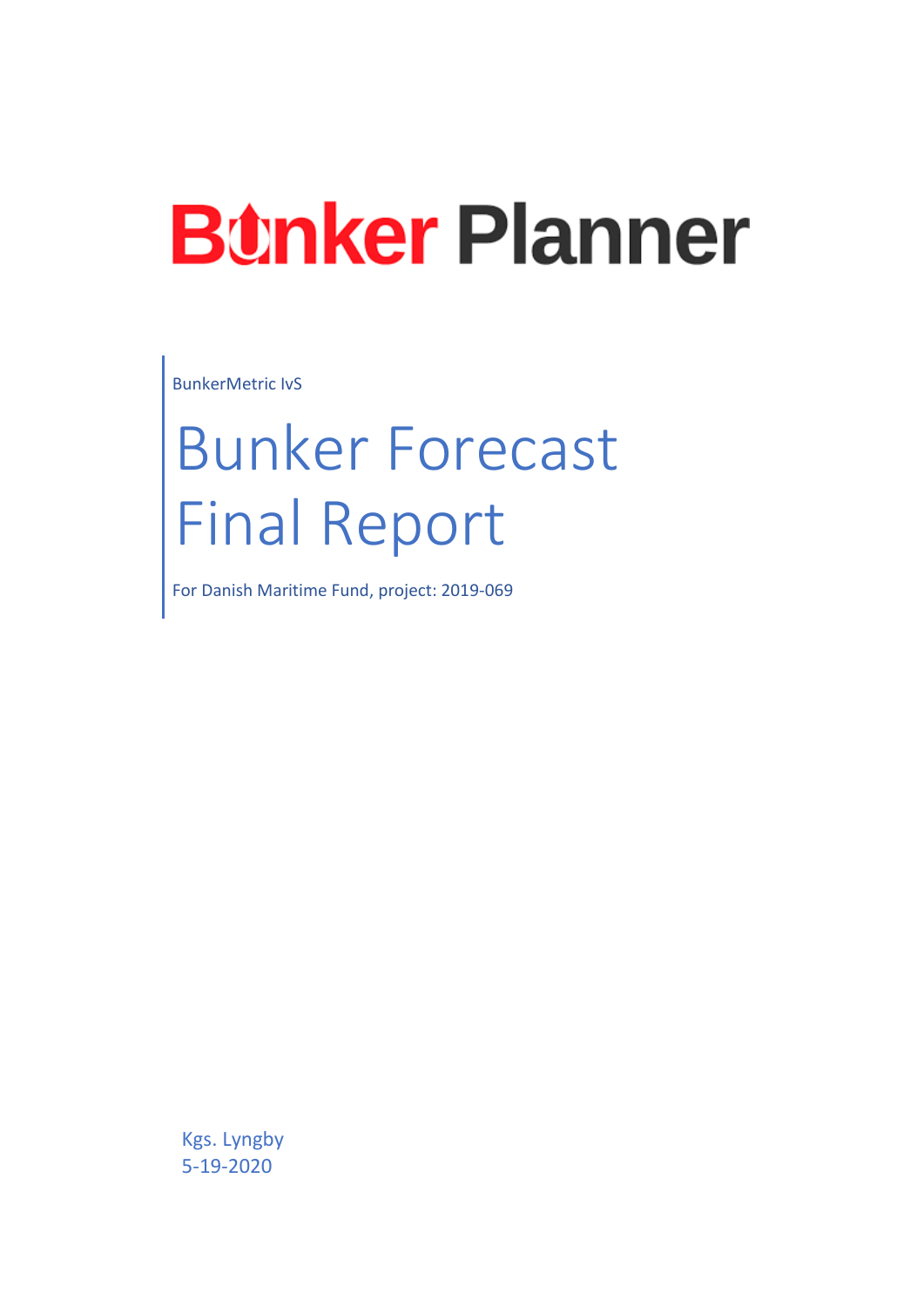### Bunker Forecast Project

The Danish Maritime Fund has supported BunkerMetric IvS in adding new functionality to our tool, BunkerPlanner. This allows BunkerPlanner to forecast a vessels schedule, algorithmic considerations of several long-term schedule scenarios, consideration of TC rates and integration with a Voyage Management System (VMS).

With this added functionality BunkerPlanner can better assist shipping companies reduce their fuel expenditure while considering the already implemented features concerning technical, legal, and operational requirements, as well as these new ones.

Existing bunker procurement practice is largely based on spreadsheet calculations and rules of thumb. However, due to increasing operational complexity, the number of variables involved in bunker planning is growing beyond a level that can be controlled manually.

BunkerPlanner gives a recommendation on the quantity and type of fuel to be purchased at each port in the foreseeable sailing schedule. The tool already considers many factors as tank sizes, comingling restrictions, consumption at different speeds, prices of multiple grades, Emission Control Areas (ECAs), margin requirements, and port calling fees, among others.

BunkerPlanner generates savings of 1-3% in fuel expenditure – an enormous value opportunity given that the marine industry will consume close to 200 billion dollars in fuel each year by 2020.



Figure 1: Overview of BunkerPlannner interfaces and system components

With the new features added to BunkerPlanner we will capture more of the real-world problems considered by vessel operators and provide an even better service to our clients.

The project has been conducted on four stages: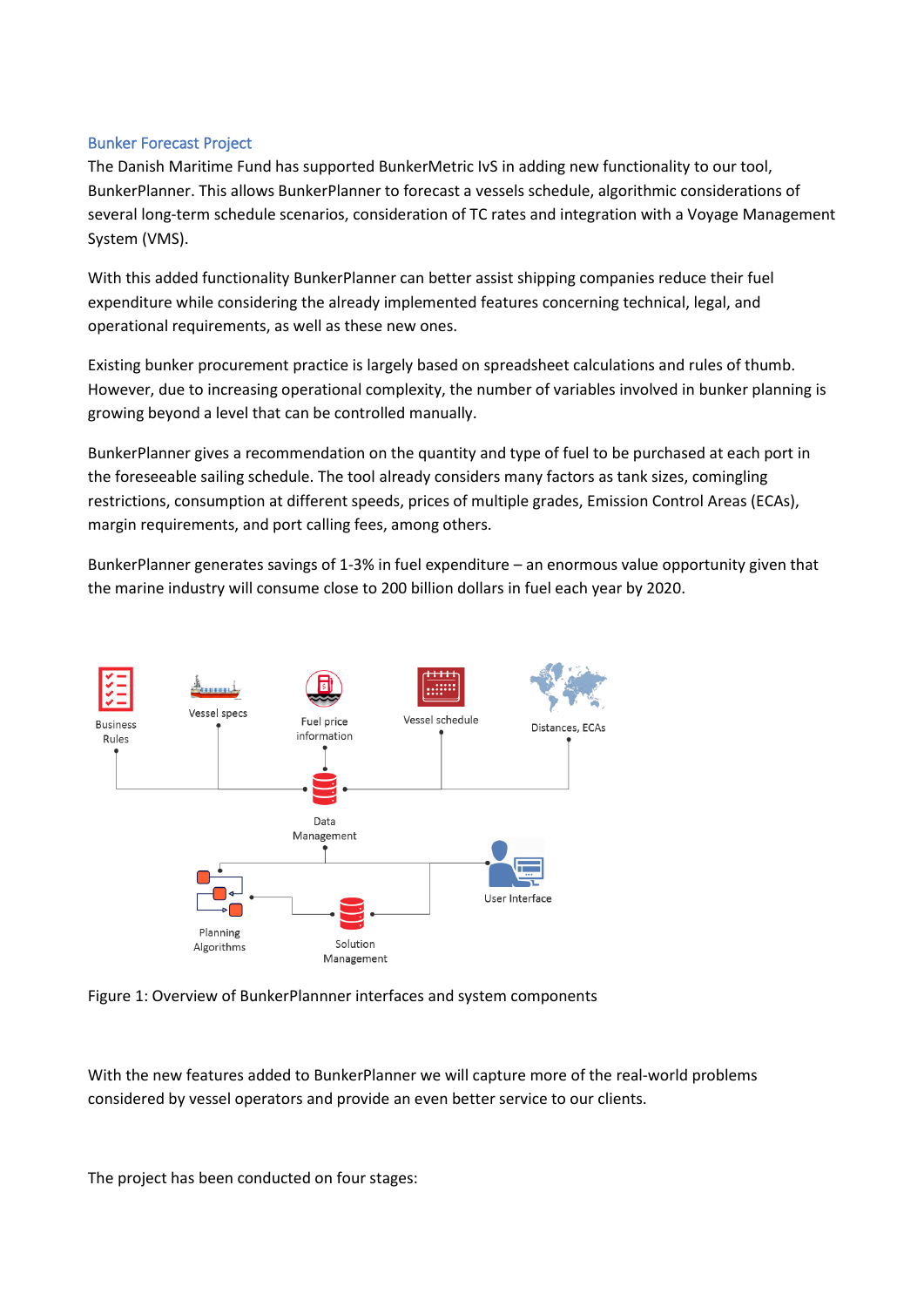Stage A. A Handy size Bulk vessel discharges in North China in 1 month, what will happen next? Based on historical data for the vessel type and size we can forecast a likely next voyage for the vessel, which can be used to plan bunker purchases for, today. As bunker tanks can usually hold for a couple of months this will allow for better and planning of bunker purchases.

Stage B. Alternative schedule Extensions to BunkerPlanner. A BunkerPlanner user can quickly take an existing schedule, for instance imported from Voyage Management System, and extend this in several different ways, exploring the alternative results if the vessel goes North or East.

Stage C. Integration of Freight Market Logic. Economic margins in the shipping segment can be very low. Therefore, it is to the advantage of a charterer to look at possible charter opportunities in the context of the required bunker expenditure. A charter opportunity with an attractive TC rate may hide a high bunker cost that would negate the overall economic benefit of the engagement. A second alternative with a slightly lower TC rate may be superior in the end because of the attractive fuel prices that can be exploited during this voyage.

Bunker buyers will also make this tradeoff in low TC markets, which is now done automatically and in detail by BunkerPlanner.

Stage D. VMS Integration. Currently, we offer BunkerPlanner as a web-based service. In this approach, the user logs in through our web portal, and manages the bunkering plans using the web interface we provide.

Many customers favor an integrated solution, where BunkerPlanner is connected to their existing Voyage Management System (VMS). In this approach, the users interact with the VMS, and the VMS in turn makes calls to our algorithms in the background. BunkerPlanner may interact with the existing VMS in a variety of ways: as a stand-alone application taking requests via an API; as a callable library that sits next to the VMS; or as a collection of cloud-based containers that provide microservices to the VMS.

# **Results**

The project was finalized, and project goals met in May 2020.

Based on a vessel type (Size, tank/bulk) we can meaningfully forecast the next voyages for a vessel, not precisely but significantly, in a bunker planning context. This functionality is further supported by newly developed schedule considerations, which ensure that the suggested bunkering's lower cost, while also considering that a certain amount of bunker is required to keep commercial options open, enabling chartering to negotiate for several different contracts.

The consideration of TC rates has been integrated at the heart of BunkerPlanner's algorithms, and recommendations will also suggest the optimal sailing speed for a voyage considering the cost of bunker in relation to TC rate. E.g. in a high TC rate market it could make sense to buy (expensive) bunkers at loading port, but in a low TC rate market, it could make sense to deviate for cheap bunkers and delay schedule a day or two and loose some revenue, but save more on bunkers. Considering the effect of low / high bunker costs further complicates this consideration, which is considered.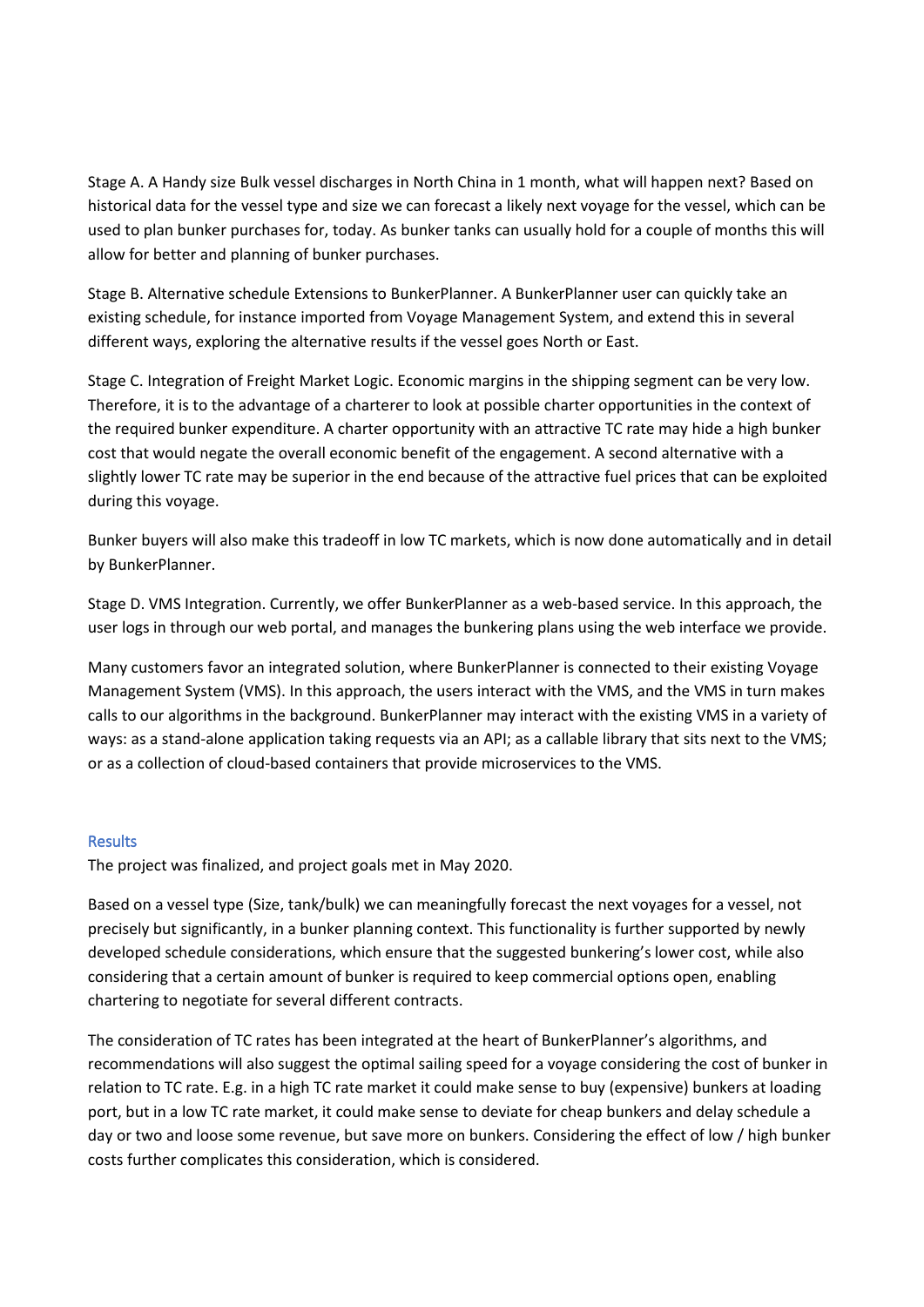| <b>Destination</b>   | Mode      |                                      | <b>Fuel Procurement</b>      |                                      |                      |                       |                                     |                                              |                                                            | ▾<br><b>Other Costs</b>                 |                    |                       |                                            |                                         |                    |  |
|----------------------|-----------|--------------------------------------|------------------------------|--------------------------------------|----------------------|-----------------------|-------------------------------------|----------------------------------------------|------------------------------------------------------------|-----------------------------------------|--------------------|-----------------------|--------------------------------------------|-----------------------------------------|--------------------|--|
|                      |           |                                      | <b>Purchase Qty(mt)</b>      |                                      |                      | <b>Price (USD/mt)</b> |                                     |                                              | <b>Starting RoB(mt)</b>                                    |                                         |                    | <b>Port Call(USD)</b> | Barge(USD)                                 | Canal(USD)                              | <b>TCE penalty</b> |  |
|                      |           | $\blacktriangle$<br>$\blacktriangle$ | <b>HFO</b>                   | <b>VLSFO</b>                         | <b>LSGO</b>          | <b>HFO</b>            | <b>VLSFO</b>                        | <b>LSGO</b>                                  | <b>HFO</b>                                                 | <b>VLSFO</b>                            | <b>LSGO</b>        |                       |                                            |                                         |                    |  |
| Hong Kong            | Bunkering | Routing<br>imption                   |                              | 730                                  | 880                  | \$212.50              | \$195.00                            | \$215.00                                     | $\bullet$                                                  | $\bullet$<br>329.9                      | 144.5<br>$\bullet$ | \$0                   | $\bullet$                                  |                                         |                    |  |
| Coega                | Laden     |                                      |                              |                                      |                      |                       |                                     |                                              |                                                            | 1,060.4                                 | 231.0              |                       |                                            |                                         |                    |  |
| Coega                | Discharge | 8                                    |                              |                                      |                      | \$371.50              | \$371.50                            | \$475.50                                     |                                                            | 536.0                                   | 227.6              |                       |                                            |                                         |                    |  |
| Recife               | Laden     |                                      |                              |                                      |                      |                       |                                     |                                              |                                                            | 523.3                                   | 227.6              |                       |                                            |                                         |                    |  |
| Recife               | Discharge |                                      |                              |                                      |                      | \$340.00              | \$340.00                            |                                              |                                                            | 237.8                                   | 227.6              |                       |                                            |                                         |                    |  |
| Salvador             | Laden     |                                      |                              |                                      |                      |                       |                                     |                                              |                                                            | 212.0                                   | 227.6              |                       |                                            |                                         |                    |  |
| Salvador             | Discharge |                                      |                              |                                      |                      | \$300.50              | \$300.50                            |                                              |                                                            | 181.1                                   | 227.6              |                       |                                            |                                         |                    |  |
| Santos               | Laden     |                                      |                              |                                      |                      |                       |                                     |                                              |                                                            | 169.0                                   | 227.6              |                       |                                            |                                         |                    |  |
| Santos               | Bunkering |                                      |                              | 1,305                                |                      | \$262.50              | \$262.50                            |                                              |                                                            | 99.4                                    | 227.6              | \$5,706               | $\bullet$                                  |                                         | \$33,171.01        |  |
| Sao Francisco Do Sul | Laden     |                                      |                              |                                      |                      |                       |                                     |                                              |                                                            | 1,399.5                                 | 227.6              |                       |                                            |                                         |                    |  |
| Sao Francisco Do Sul | Discharge |                                      |                              |                                      |                      |                       |                                     |                                              |                                                            | 1,384.1                                 | 227.6              |                       |                                            |                                         |                    |  |
| Satellit<br>Kort     |           |                                      | <b>Cultures of Catalogue</b> | <b>Puerto Rico</b><br>Venezuela      |                      |                       | Mauritania<br>$C_{\text{co}}$<br>hi | Mali<br>Niger<br>Burkina<br>Nigeria<br>Ghana | <b>Tevious</b><br>Sudan<br>Chad                            | Up Next<br>Yemen<br>Etiopien            | Arabiska Hav       |                       | ilgpins                                    | <b>Export Plan To Datalov</b><br>Hav    | Save as New Draft  |  |
|                      |           |                                      | Ecuador                      | Gyymne.<br>Colombia                  | Suthame<br>Brasilien | $\bullet$             |                                     | Guineabuzte                                  | Sydsudan,<br>Den<br>demokratiske<br>republik Congo         | Somalia<br>Ker <sub>a</sub><br>Tanzania |                    |                       | $\mathbb{R}$<br>Infonesien<br>Bandaharet j | Papua Ny<br>Arab eathaven               | ---------          |  |
|                      |           |                                      |                              | Peru<br>Bolivia<br>Paraguay<br>Chile |                      |                       |                                     |                                              | Atgola<br>Zambia<br>Zimbabwe<br>Namibia<br><b>Botswang</b> | Mozambique<br>Madagascar                | $\odot$            | Fic o<br>Ocean        | $\bigodot$<br>yes.                         | <b>Koralhavet</b><br>OLD.<br>Australien |                    |  |

*Figure 2: BunkerPlanner screenshot*

Lastly BunkerPlanner have been well integrated with the major Voyage Management System (VMS), Dataloy, and can pull vessel specs and schedule details automatically. This integration allows seamless user experience for existing Dataloy users, whom can directly access bunker plans, with latest data from their VMS, making it much easier to access good bunker plans.

# *Pilot Customers*

You are here: Solutions

The project has been carried out in cooperation with several pilot customers, one tanker and two bulk operating company. In total the pilots have covered ~100 vessels.

Based on the data and input from the pilots we have continuously refined and improved the algorithms and interfaces to provide value adding bunker suggestions for the client.

Based on these trials and earlier back tests on a larger number of vessels we estimate the average savings from using BunkerPlanner is at 2 – 4 % of total bunkering costs.

### Next steps

We are very pleased with the results and interest we have received for BunkerPlanner / Bunker Forecast and will continue developing and marketing the system. This will be partly carried out through a newly approved InnoBooster project and through further investments in the company.